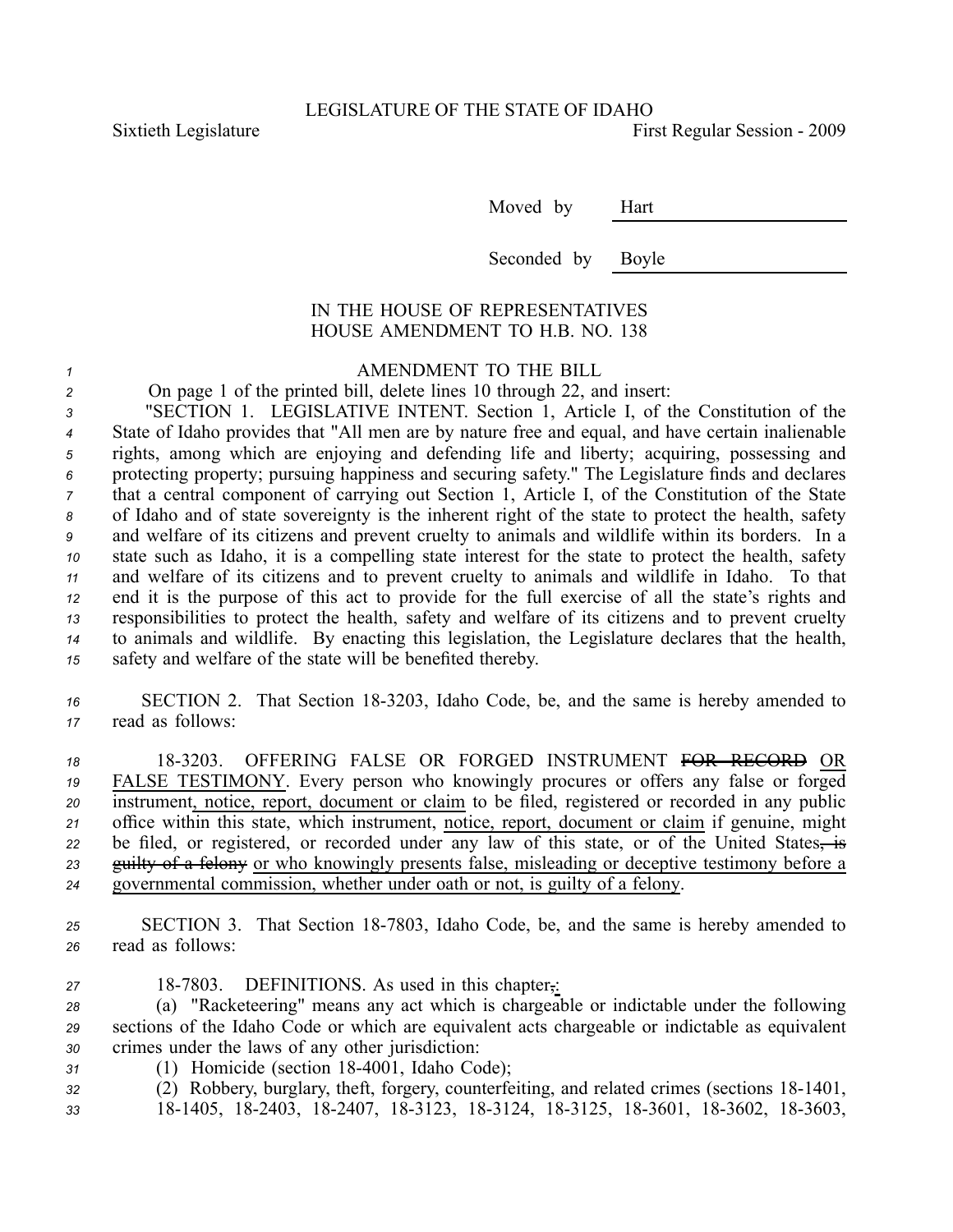18-3605, 18-3606, 18-3607, 18-3609, 18-3610, 18-3614, 18-3615, 18-4630, 18-6501 and 49518, Idaho Code); (3) Kidnapping (section 184501, Idaho Code); (4) Prostitution (sections 18-5601, 18-5602, 18-5603, 18-5604, 18-5605, 18-5606, 185608 and 185609, Idaho Code); 6 (5) Arson (sections 18-801, 18-802, 18-803, 18-804 and 18-805, Idaho Code); (6) Assault (sections 18-908 and 18-4015, Idaho Code); 8 (7) Lotteries and gambling (sections 18-3801, 18-3802, 18-3809, 18-4902, 18-4903, 184904, 184905, 184906 and 184908, Idaho Code); (8) Indecency and obscenity (sections 18-1515, 18-1518, 18-4103, 18-4103A, 18-4104, 184105, 184105A and 184107, Idaho Code); (9) Poisoning (sections 184014 and 185501, Idaho Code); (10) Fraudulent practices, false pretenses, insurance fraud, financial transaction card crimes and fraud generally (sections 18-2403, 18-2706, 18-3002, 18-3101, 18-3124, 15 18-3125, 18-3126, 18-3203, 18-6713, 41-293, 41-294 and 41-1306, Idaho Code); (11) Alcoholic beverages (sections 23-602, 23-606, 23-610, 23-703, 23-905, 23-914, 23-928, 23-934 and 23-938, Idaho Code); (12) Cigarette taxes (sections 63-2505 and 63-2512(b), Idaho Code); (13) Securities (sections 30-14-401, 30-14-402, 30-14-403, 30-14-404, 30-14-501, 30-14- 502, 30-14-505 and 30-14-506, Idaho Code); (14) Horseracing (section 542512, Idaho Code); (15) Interest and usurious practices (sections 2845401 and 2845402, Idaho Code); (16) Corporations (sections 181901, 181902, 181903, 181904, 181905, 181906 and 301510, Idaho Code); (17) Perjury (sections 18-5401 and 18-5410, Idaho Code); (18) Bribery and corrup<sup>t</sup> influence (sections 181352 and 181353, Idaho Code); (19) Controlled substances (sections 37-2732(a), (b), (c), (e) and (f), 37-2732B, 37-2734 28 and 37-2734B, Idaho Code); (20) Motor vehicles (sections 49228, 49231, 49232 and 49518, Idaho Code); (21) Terrorism (section 18-8103, Idaho Code); (22) Introduction of a dangerous animal (section 25-3906, Idaho Code). (b) "Person" means any individual or entity capable of holding <sup>a</sup> legal or beneficial inter- est in property; (c) "Enterprise" means any sole proprietorship, partnership, corporation, business, labor union, association or other legal entity or any group of individuals associated in fact although not <sup>a</sup> legal entity, and includes illicit as well as licit entities; and (d) "Pattern of racketeering activity" means engaging in at least two (2) incidents of rack- eteering conduct that have the same or similar intents, results, accomplices, victims or methods of commission, or otherwise are interrelated by distinguishing characteristics and are not iso- lated incidents, provided at least one (1) of such incidents occurred after the effective date of this act and that the last of such incidents occurred within five (5) years after <sup>a</sup> prior incident of racketeering conduct. SECTION 4. That Chapter 39, Title 25, Idaho Code, be, and the same is hereby amended

44 by the addition thereto of a <u>NEW SECTION</u>, to be known and designated as Section 25-3906, *<sup>45</sup>* Idaho Code, and to read as follows: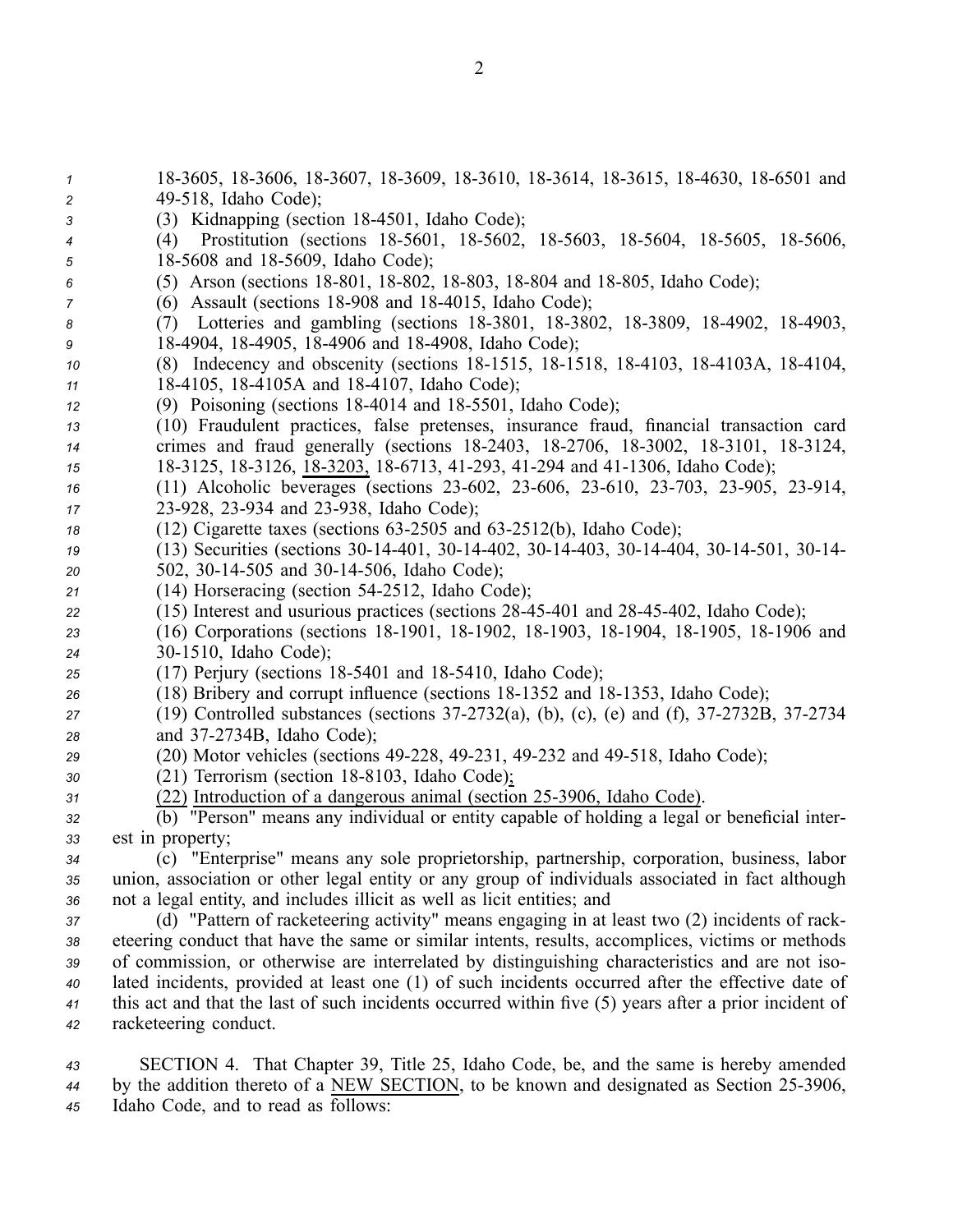*<sup>1</sup>* 253906. INTRODUCTION OF DANGEROUS ANIMAL. Any person who, with the *<sup>2</sup>* intention to release, imports <sup>a</sup> dangerous or vicious animal into the state of Idaho, or intention-*<sup>3</sup>* ally releases that animal into the state of Idaho is guilty of <sup>a</sup> felony.

 As used in this section and in section 6809, Idaho Code, <sup>a</sup> "dangerous or vicious animal" is <sup>a</sup> nondomesticated animal which is known to be <sup>a</sup> threat to the safety or welfare of persons, livestock, pets or property or which is <sup>a</sup> member of <sup>a</sup> species or subspecies which is known to be <sup>a</sup> threat to the safety and welfare of persons, livestock, pets or property.

*<sup>8</sup>* SECTION 5. That Chapter 8, Title 6, Idaho Code, be, and the same is hereby amended by <sup>9</sup> the addition thereto of a NEW SECTION, to be known and designated as Section 6-809, Idaho *<sup>10</sup>* Code, and to read as follows:

 6809. DEATH OR INJURY TO PERSONS OR PROPERTY BY A DANGEROUS OR VICIOUS ANIMAL. In the event of injury or death to <sup>a</sup> person, livestock or wildlife, caused <sup>13</sup> by a dangerous or vicious animal, as defined in section 25-3906, Idaho Code, introduced into the state of Idaho, there shall exist <sup>a</sup> civil cause of action for negligence against any individ- ual who introduced or protected the dangerous or vicious animal by the person harmed or the person's estate or the owner of livestock or pets or by <sup>a</sup> person suffering an economic loss or otherwise harmed by the dangerous or vicious animal.

 For purposes of this section, "individual" shall mean any person performing <sup>a</sup> primary role in the introduction or protection of the dangerous or vicious animal or <sup>a</sup> person charged with their managemen<sup>t</sup> whose negligence facilitates the potential for injury or death or eco-nomic losses to occur.

 A person performing <sup>a</sup> primary role is <sup>a</sup> person who has <sup>a</sup> duty to protect the life and property of others and whose negligence allows the introduction. A person performing <sup>a</sup> pri- mary role is also <sup>a</sup> person who participates in the introduction of <sup>a</sup> dangerous or vicious animal, or who protects them after their introduction.

*<sup>26</sup>* "Introduction or protection" does not include <sup>a</sup> person who prevents hunting or trespass-*<sup>27</sup>* ing on land owned or controlled by that person.

*<sup>28</sup>* The exceptions to governmental liability provisions of chapter 9, title 6, Idaho Code, shall *<sup>29</sup>* be applicable.

 SECTION 6. The provisions of this act are hereby declared to be severable and if any pro- vision of this act or the application of such provision to any person or circumstance is declared invalid for any reason, such declaration shall not affect the validity of the remaining portions of this act.

*<sup>34</sup>* SECTION 7. An emergency existing therefor, which emergency is hereby declared to exist, *<sup>35</sup>* this act shall be in full force and effect on and after its passage and approval.".

## *36* CORRECTION TO TITLE

*<sup>37</sup>* On page 1, delete lines 2 through 8, and insert:

 "RELATING TO DANGEROUS OR VICIOUS ANIMALS; PROVIDING LEGISLATIVE INTENT; AMENDING SECTION 183203, IDAHO CODE, TO PROVIDE CRIMI- NAL PENALTIES FOR FILING FALSE OR FORGED INSTRUMENTS, NOTICES, REPORTS, DOCUMENTS OR CLAIMS AND TO PROVIDE IT IS UNLAWFUL TO KNOWINGLY PRESENT FALSE, MISLEADING OR DECEPTIVE TESTIMONY